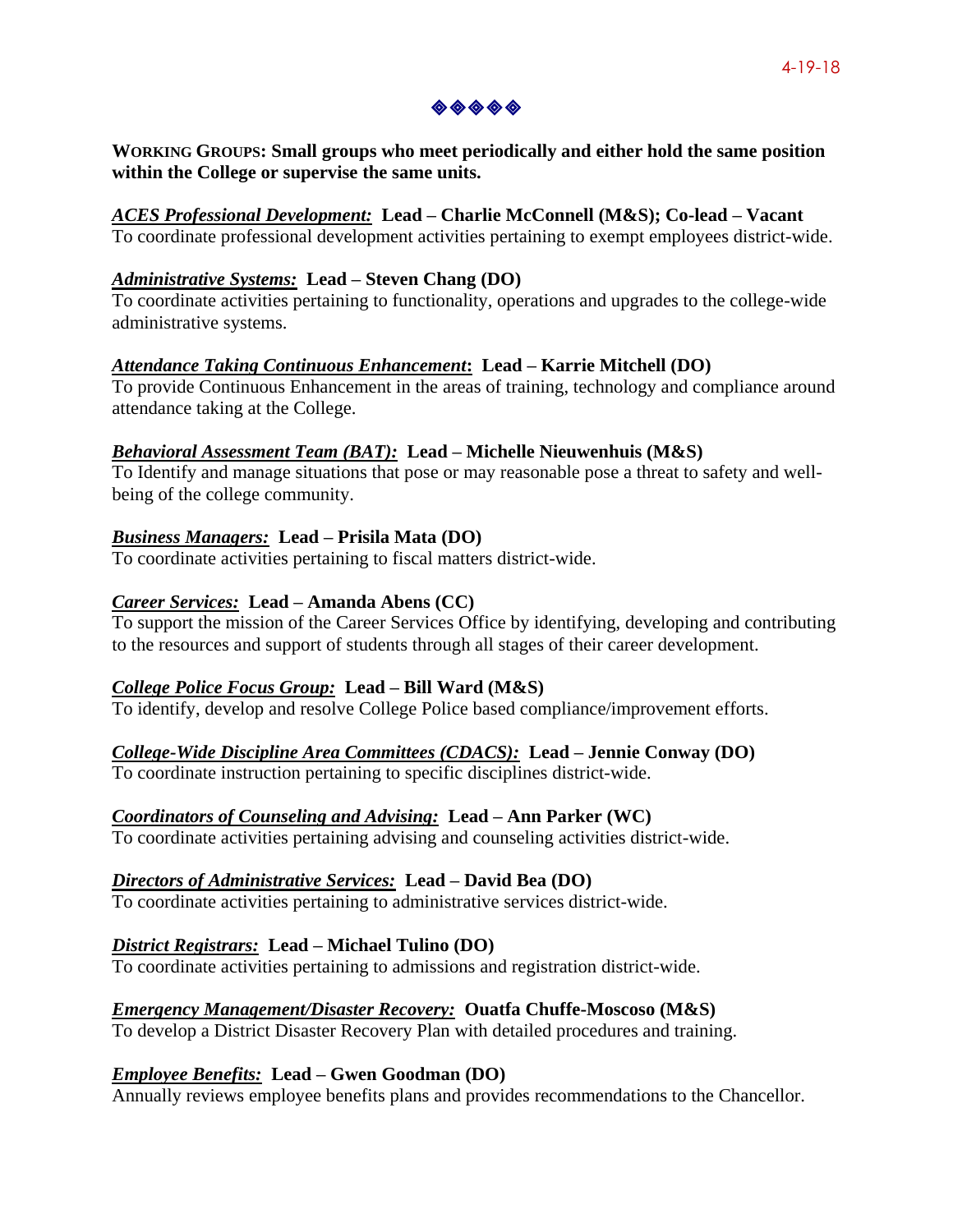# *Facilities Focus Group:* **Lead – Mike Posey (M&S)**

The purpose of the group is to identify, develop and resolve Facilities based continuous improvement efforts.

#### *Faculty Innovation:* **Lead – Dolores Durán-Cerda (DO)**

To enhance student success, improve and strengthen faculty and IT collaboration regarding technology and identify, evaluate and communicate instructional technology resources that are evidence-based and data-informed.

#### *Group Governance and Membership***: Lead – Kate Schmidt (DO)**

The group is co-chaired by the Exec Director of Faculty Affairs or other Provost designee and a faculty member. The group strives to be cross-functional and include relevant stakeholders, but there are no established membership quotas other than ensuring that a representative from Faculty Senate is included.

#### *Grants:* **Lead – Vacant**

To coordinate activities pertaining to grants district-wide.

#### *Honors Coordinator:* **Lead – Aubrey Conover (NW)**

To coordinate activities pertaining to honors district-wide.

#### *Learning Center Directors:* **Lead – Ted Roush (DV)**

To coordinate activities pertaining to Learning Center operations district-wide.

#### *Library Directors:* **Lead – Darla Zirbes (EC)**

To coordinate activities pertaining to libraries district-wide.

#### *Master Schedulers:* **Lead – Lamata Mitchell (DC)**

To ensure standardization of the processes involved in entering information into the schedule, sharing best practices, and receiving updates from the Contracts and Certification area.

#### *Non-Exempt Professional Development:* **Lead – Celia Tapetillo (CC)**

To assist with the administration of the non-exempt employee professional development fund.

#### *Residency Examiners:* **Lead – Elvia Bow (DO)**

To develop consistent and compliant residency determination and appeals processes for students and parents.

#### *Science Lab Supervisors:* **Lead – Emily Halvorsen (NW)**

To coordinate activities related to science laboratory operations district-wide.

#### *Strategic Enrollment Management Continuous Monitoring***: Lead – Karrie Mitchell (DO)**

To ensure the initiatives, goals and objectives of the College Strategic Enrollment Management Plan (SEMP) are being implemented and monitored.

#### *Student Life:* **Lead – Yira Brimage (DC)**

To coordinate activities pertaining to student activities and student government district-wide.